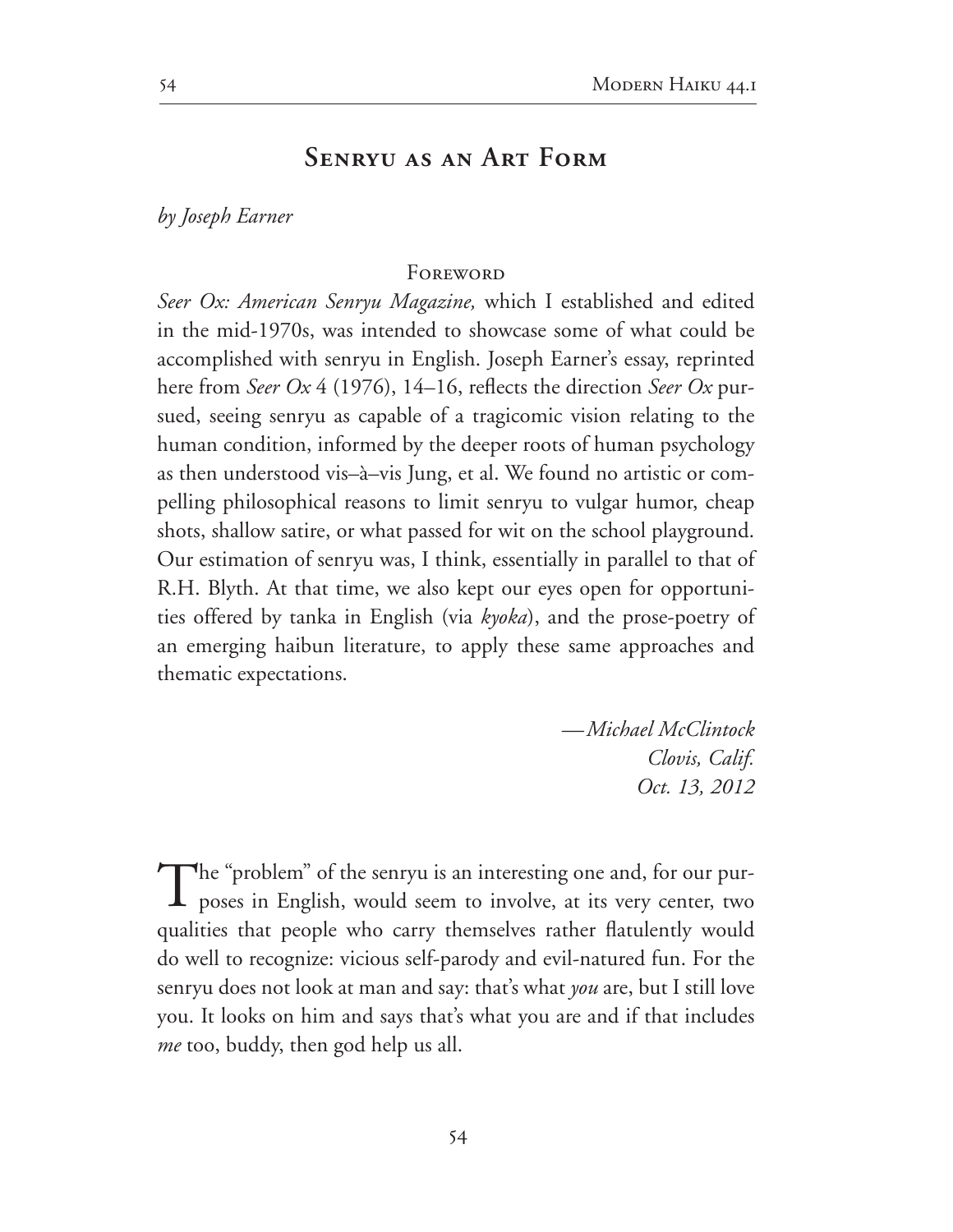The senryu in English seems to have gotten watered down (via our Angon-Saxel inability to see a dog as a really shameless, stupid beast, a cat as his more intelligent, vicious obverse, and man as a composite of the two) into a gentle, fun-provoking picture of our more delightful foibles. It isn't really. It's pretty nasty, when you come down to it, and was recognized to be such by the Japanese, who kept it well apart from what they considered poetry.

Senryu, in fact, stands much closer in tone to the Greek and Roman epigram than it ever did to the haiku (despite the easy tendency of the latter, depending on where its stress is placed, to swerve from nature toward man at his worst). Take this one, for example, written by one of our editors during a particularly senryuish period:

> her eyes spoke volumes, most of them pornographic

Now *that's* nasty. Whether an actual observation, or wish-fulfillment, who can venture to say? Catullus, in any case, would have liked it, as well, perhaps, the First Senryū himself. It's human, detestable, and downright groinish. For let us ever recall, brethren, that in the sub-subbasement of most senryu there lurks the bobbing green head (or is it purple?) and hairy red body of Lust. This is why, of course, senryu are so interesting and why kulchured Japanese, for centuries, have been sneaking into bookstores to peep at them.

The senryu, then, sees man holding a particularly, though naturally repellent position in the scheme of things, under the aspect of com edy. The real "problem" sets in, however, when the exercise, as horribly funny as it can get, starts getting *un*funny. Yet even here, cruelty and pathos may combine to bring about the sort of laughter one hears sometimes in the deepest core of things, a chuckle not of our making, true, but the sort Lear (so we are told) picked up out there in his foolish stage, and we now and again may in our daily lives catch just enough of to dismiss at once for fear of it ripping us apart, but recognize and retain, somewhere within us, as properly-attuned recording devices of the gods.